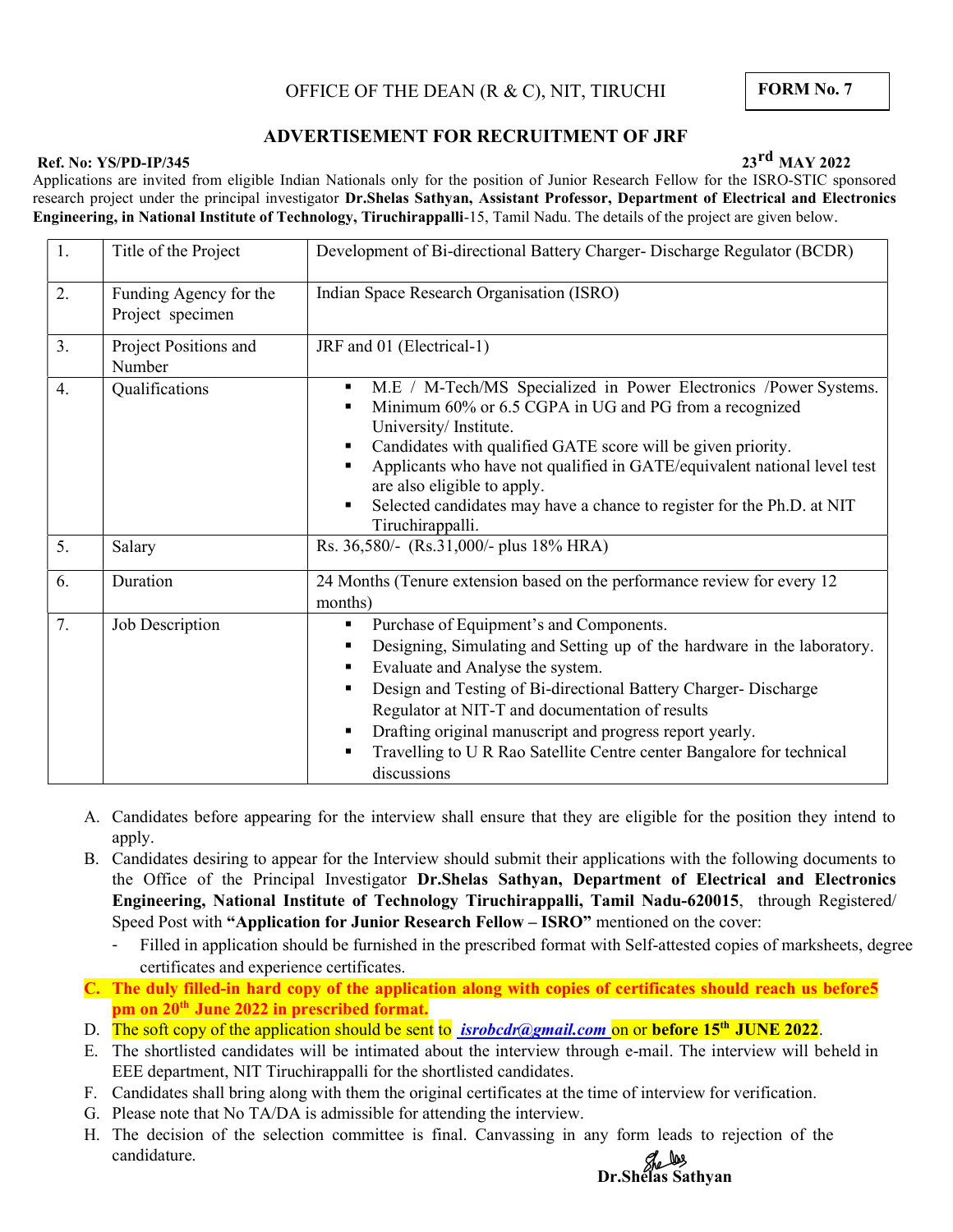### OFFICE OF THE DEAN (R & C), NIT, TIRUCHI RECRUITMENT OF TEMPORARY PROJECT STAFF --PRESCRIBED APPLICATION FOR THE POST OF JRF

| For Office Use only                                       | Paste here your                           |
|-----------------------------------------------------------|-------------------------------------------|
|                                                           | recent passport size<br>colour Photograph |
| Signature of the Application Screening Committee Chairman |                                           |
|                                                           |                                           |

## APPLICATION FOR THE POST OF JRF

| 1. Name of the Candidate in full                                                                         |            |            |                       |                 |              |
|----------------------------------------------------------------------------------------------------------|------------|------------|-----------------------|-----------------|--------------|
| 2. Nationality                                                                                           |            |            |                       |                 |              |
| 3. Mother Tongue                                                                                         |            |            |                       |                 |              |
| 4. Date of Birth                                                                                         |            |            | Date                  | Month           | Year         |
| 5. Sex                                                                                                   |            |            | Male / Female         |                 |              |
| 6. Marital Status                                                                                        |            |            | Married / Single      |                 |              |
| 7. Category<br>SC / ST / OBC / General                                                                   |            |            | Please specify        |                 |              |
| 8. Address for communication with Mobile                                                                 |            |            |                       |                 |              |
| number and E Mail ID                                                                                     |            |            |                       |                 |              |
| 9. Project Title                                                                                         |            |            |                       |                 |              |
| 10. Name of the Post applied for                                                                         |            |            |                       |                 |              |
| 11. Advertisement Number with Date                                                                       |            |            |                       |                 |              |
| Academic Career: Enclose photo copies of the qualifying degree certificates and mark sheets/ grade cards |            |            |                       |                 |              |
| showing the percentage of marks or CGPF from HSC onwards                                                 |            |            |                       |                 |              |
| Name of Exam                                                                                             | School /   | Board/     | <b>Broad subjects</b> | Year of Passing | % of marks / |
|                                                                                                          | University | University | of study              |                 | <b>GCPA</b>  |
| S.S.L.C                                                                                                  |            |            |                       |                 |              |
| H.S.C                                                                                                    |            |            |                       |                 |              |
| Graduation                                                                                               |            |            |                       |                 |              |
| Post-Graduation                                                                                          |            |            |                       |                 |              |
| Any other                                                                                                |            |            |                       |                 |              |
| Enclose self-attested Xerox copies                                                                       |            |            |                       |                 |              |
| 12. GATE Score Subject                                                                                   |            |            |                       |                 |              |
| 13. NET Score                                                                                            |            |            |                       |                 |              |
|                                                                                                          |            |            |                       |                 |              |
|                                                                                                          |            |            |                       |                 |              |

14. Work Experience, if any